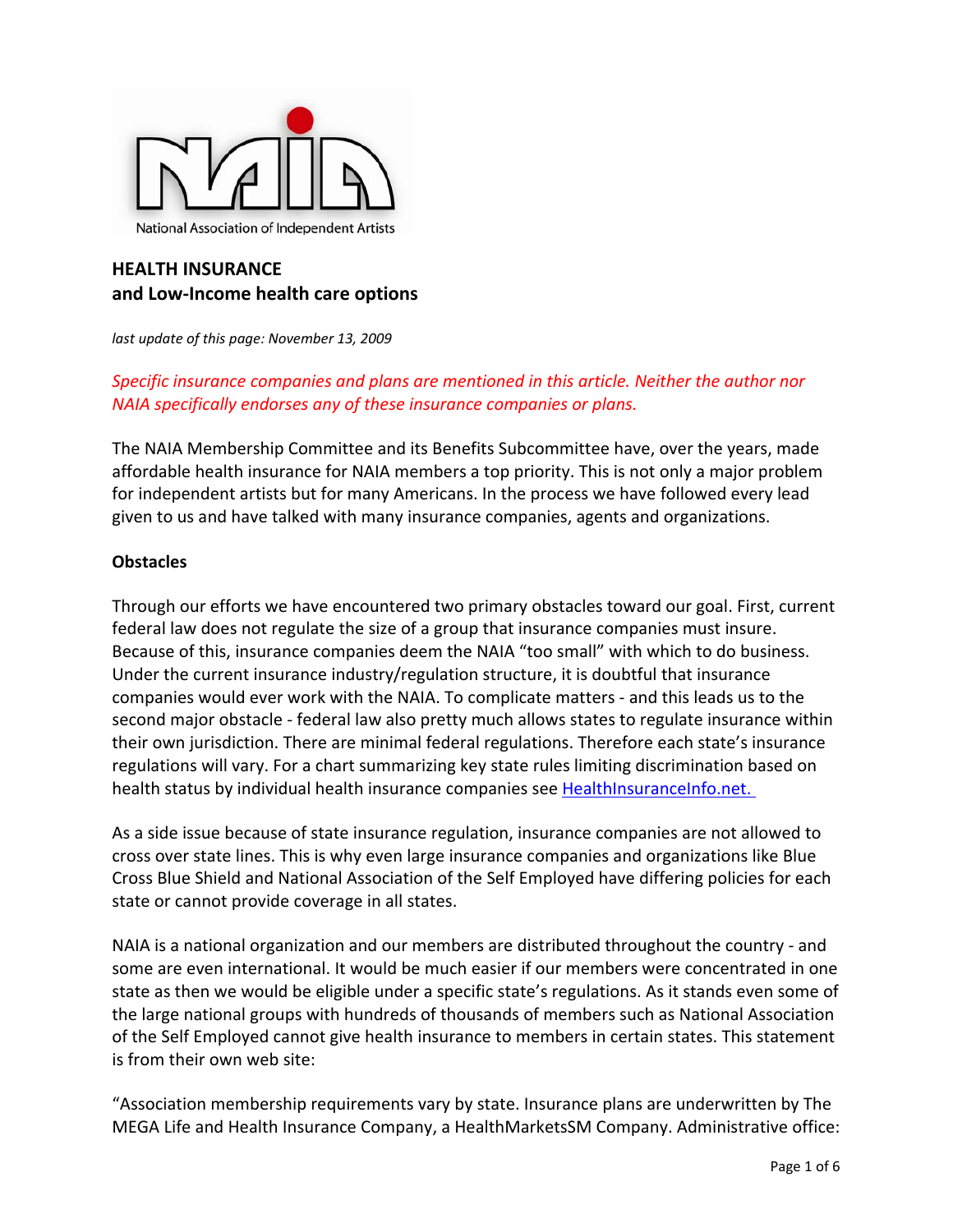North Richland Hills, TX. Licensed in all states except NY, however, coverage is not available in all states. Exclusions and limitations apply."

Over the past couple of years we have heard about bills introduced into Congress that would require insurance companies to offer affordable group insurance rates to small group organizations such as the NAIA and others that would allow insurance companies to cross over state regulations. Of course, if the legislation has not passed and as each congress ends, this type of legislation must be reintroduced. We continue to keep our ear to the ground in regards to this type of legislation.

# **NAIA as an Information Source**

In the meantime, the NAIA has refocused its efforts toward being the "go to" information source for members and artists in their search for affordable health insurance.

# *Start Your Search Locally*

Through our knowledge of the insurance industry and regulations we have determined that group insurance may be the least expensive alternative and due to the variance of state regulations, artists should begin their search locally. The following is a short list of potential starting points. Check your local phone book or go to the referenced web sites for a directory:

Access to Health [Insurance/Resource](http://www.ahirc.org/) for Care is an excellent database of health insurance options by state.

# **Credit unions**: [NCUA.Gov](http://www.ncua.gov/data/directory/cudir.html)

# **State small business or retail associations**: [Boogar.com](http://www.boogar.com/resources/associations/retail_trade.htm)

**Chambers of commerce**: [USAChamber.com](http://www.uschamber.com/chambers/directory/default.htm?n=tb)

**Alumni associations**: Contact your school's alumni association.

# *Health Savings Accounts*

Another possibility is to consider a Health Savings Account ("HSA"). From the U.S. Treasury Department web site FAQ's page "a Health Savings Account is an alternative to traditional health insurance; it is a savings product that offers a different way for consumers to pay for their health care. HSAs enable you to pay for current health expenses and save for future qualified medical and retiree health expenses on a tax‐free basis."

You must be covered by a High Deductible Health Plan (HDHP) to be able to take advantage of HSAs. An HDHP generally costs less than what traditional health care coverage costs, so the money that you save on insurance can therefore be put into the Health Savings Account. You own and you control the money in your HSA. Decisions on how to spend the money are made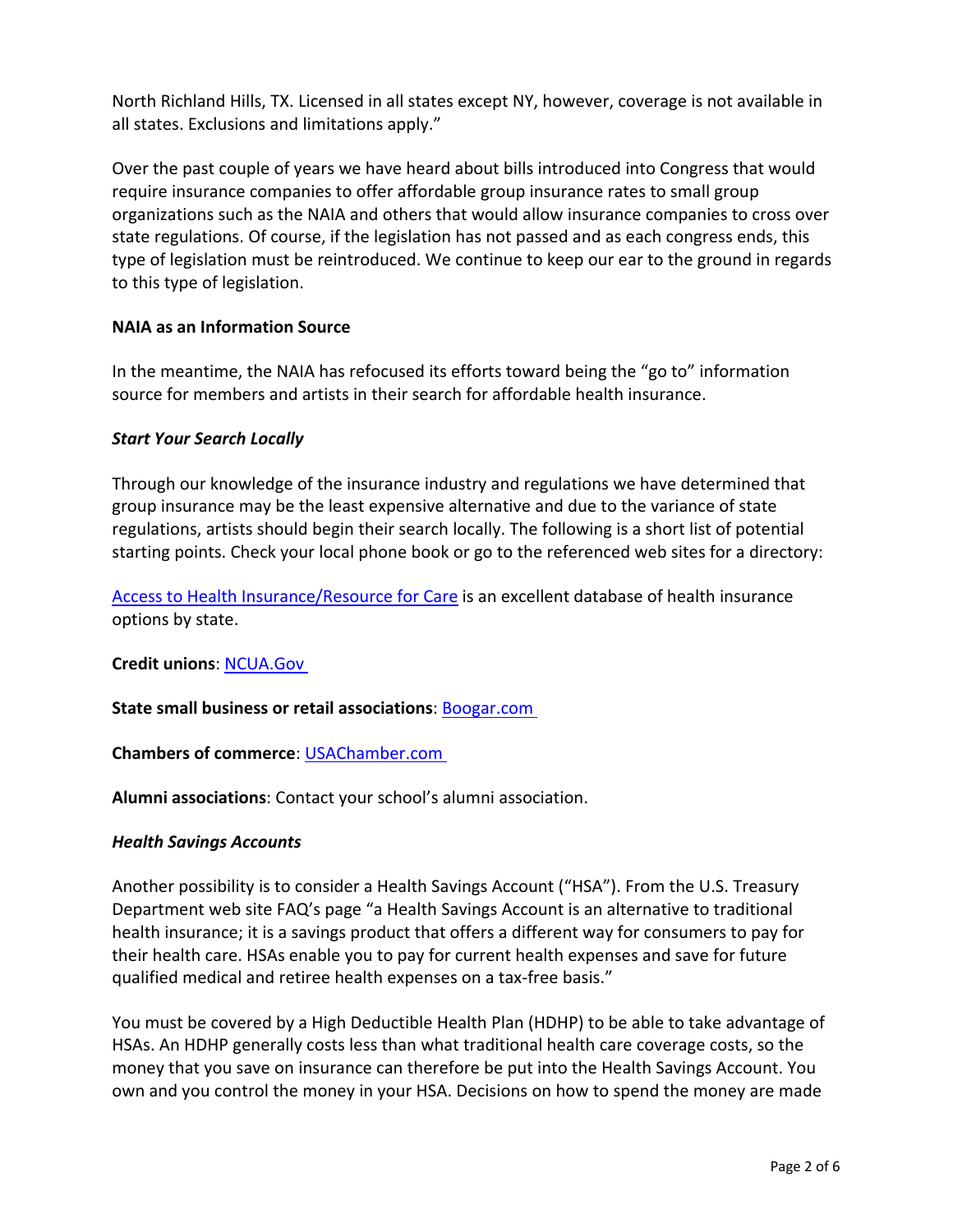by you without relying on a third party or a health insurer. You will also decide what types of investments to make with the money in the account in order to make it grow.

Check out the page for more information about HSAs: [USTreas.Gov](http://www.ustreas.gov/offices/public-affairs/hsa/faq.shtml)

# *Freelancers Union*

Free [Lancers](http://www.freelancersunion.org/) Union based in Brooklyn, "provides group health insurance rates, and disability and life insurance policies to eligible independent workers." They claim to have won group health insurance rates that cost about \$220 a month, 1/3 the average for an individual rate HMO plan in New York.

As of June 1, 2007 they offer health insurance to independent workers who live in the following 31 states: Alabama, Alaska, Arizona, Arkansas, California, Colorado, Connecticut, Delaware, Florida, Georgia, Illinois, Indiana, Iowa, Kansas, Kentucky, Louisiana, Maryland, Michigan, Mississippi, Missouri, Nebraska, New York, North Carolina, Ohio, Oklahoma, Pennsylvania, South Carolina, Tennessee, Texas, Virginia and Wisconsin. Check their web site for details.

While Freelancers Union currently offers health insurance only to those who live in the states listed, they do offer disability and life insurance to all U.S. residents. Check their web site for these insurance products.

# *Evaluate Your Insurance Annually*

Contact your state insurance department for more information before buying health insurance coverage. Ask if any complaints have been filed against the group or its insurer. The National Association of Insurance Commissioners (NAIC) has a web site with links to each state's insurance department web site at [NAIC.](http://www.naic.org/state_web_map.htm)

Before you buy, ask your fellow artists on the NAIA Member Forum whether they have had experience with a particular company or if they know which companies artists in your state are using. Access to the NAIA Member Forum is a benefit of NAIA membership and is password protected.

Like many other business concerns, it is advisable to annually reevaluate your health insurance policy. We all are familiar with the scenario where we join at a good "promotional" rate and then the next year the premium goes up 18%. The federal Health Insurance Portability and Accountability Act of 1996 (HIPAA) requires guaranteed renewal of all health insurance policies. Insurers are prohibited from canceling coverage just because the insured has made claims. However, HIPAA does not limit renewal rates. Keep a list of all the health insurance sources you checked and recheck them annually. Also, check with your current policy holder to see if they have new programs. [Georgetown](http://ihcrp.georgetown.edu/) University Health Policy Institute has created a convenient worksheet to compare policies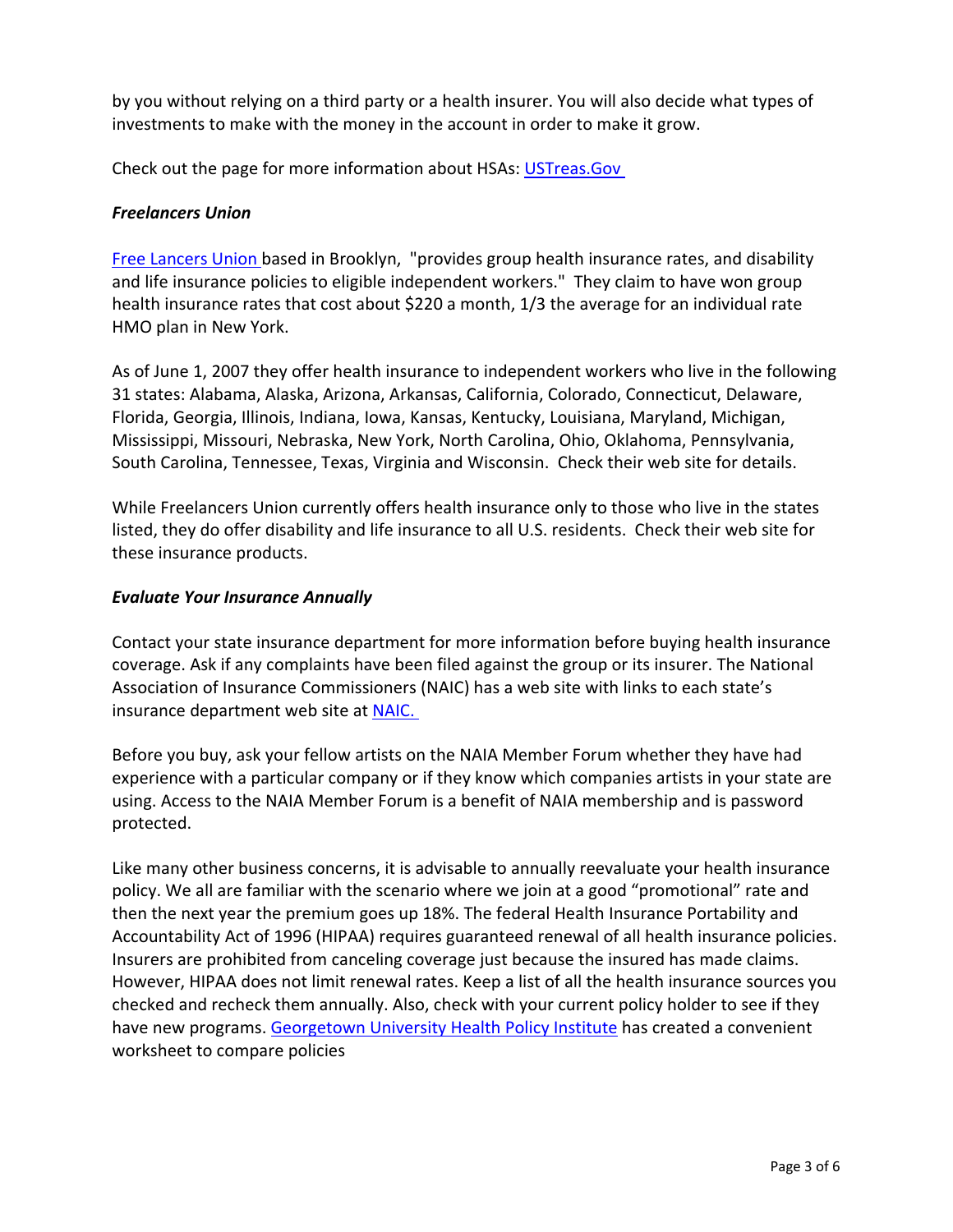# *National Breast and Cervical Cancer Early Detection Program.*

The U.S. government's [Department](http://www.cdc.gov/cancer/nbccedp/) of Health and Human Services, Centers for Disease Control and Prevention (CDC) provides low‐income, uninsured, and underserved women access to timely breast and cervical cancer screening and diagnostic services. These services include: Clinical breast examinations. Mammograms. Pap tests. Pelvic examinations.

Diagnostic testing if results are abnormal.

Referrals to treatment.

Federal guidelines establish an eligibility baseline to direct services to uninsured and underinsured women at or below 250% of federal poverty level; ages 18–64 for cervical screening; ages 40–64 for breast screening.

To find your local program and to check on eligibility go to this [page.](http://apps.nccd.cdc.gov/cancercontacts/nbccedp/contacts.asp)

# *Prescription Assistance*

Pharmaceutical companies, doctors, other health care providers, patient advocacy organizations and community groups often help qualifying patients who lack prescription coverage get the medicines they need through their patient assistant programs. But how do you find out about who offers assistance for what drug you are taking and if you are eligible?

Partnership for [Prescription](http://www.pparx.org/) Assistance offers a single point of access to more than 475 public and private patient assistance programs, including more than 180 programs offered by pharmaceutical companies. To access the Partnership for Prescription Assistance by phone, you can call toll‐free, 1‐888‐4PPA‐NOW (1‐888‐477‐2669).

RX [Assist](http://www.rxassist.org/) (by AstraZeneca)

#### [Needy](http://www.needymeds.org/) Meds

[access2wellness™](http://www.access2wellness.com/a2w/index.html) is also a resource for finding patient assistance programs.

# *Low Income Health Care Options*

#### Free clinics:

The U.S. has more than 1,200 free clinics that treat the uninsured. Privately funded, each has its own acceptance criteria so you must call to see if you are eligible for service as you will probably be required to meet income requirements. Staffed by volunteer doctors and nurses they provide a range of medical services. **[FreeClinics.us](http://www.freeclinics.us/)**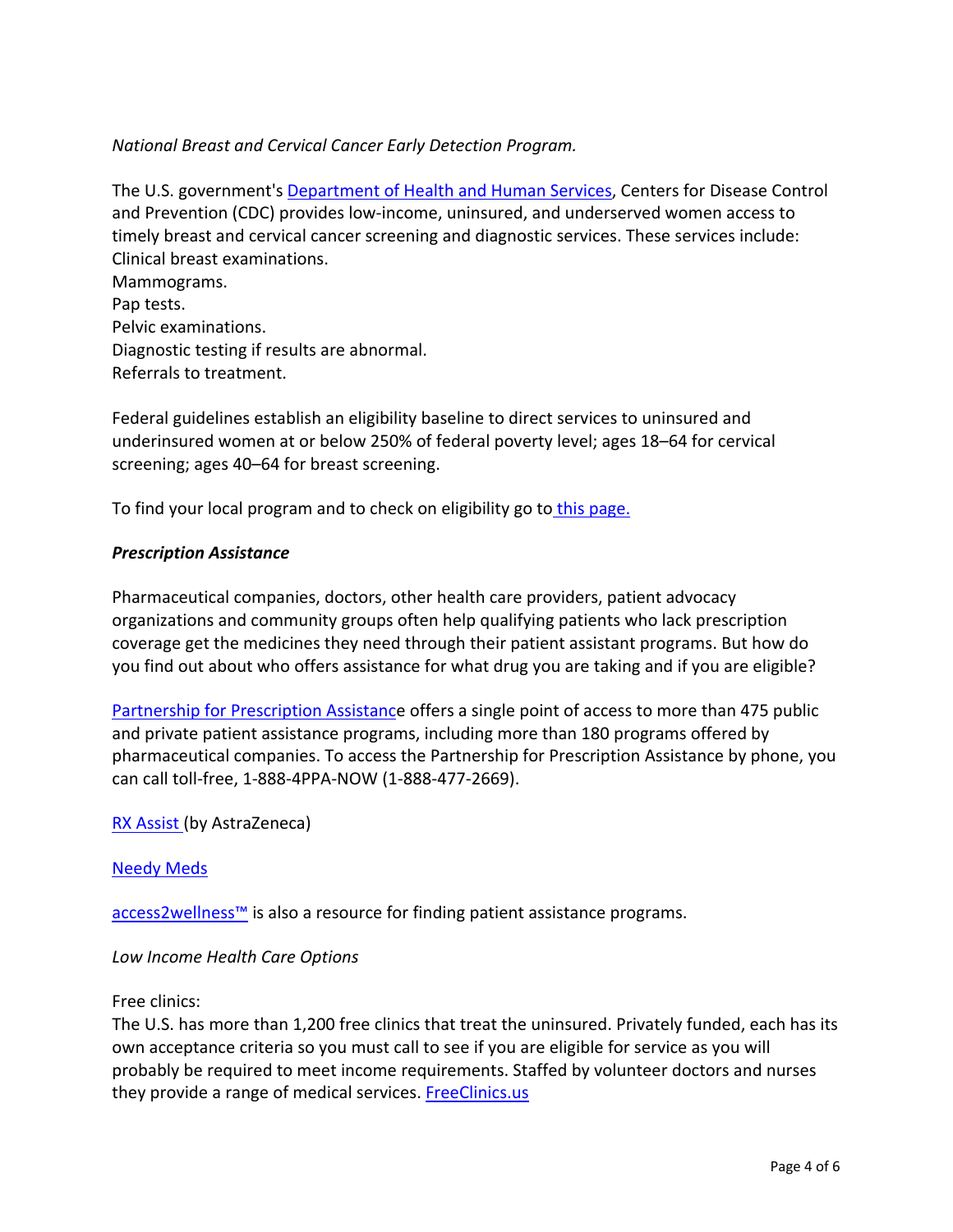# Community Health Centers:

Community health centers provide a range of services and are funded by federal grants. They accept uninsured or underinsured (Medicare, Medicaid, and Children's Health Insurance Program). Charges are based on a sliding scale according to income. [FindAHealthCenter.hrsa.gov](http://findahealthcenter.hrsa.gov/)

### Hospital Charity Care:

Most hospitals provide free or discounted care to uninsured or underinsured patients who meet eligibility requirements. Requirements will vary from hospital to hospital. Also check out Hill-Burton facilities that are required by law to offer free or low-cost care. Hill-Burton [Facilities](http://hrsa.gov/hillburton)

#### State Support:

Not all states offer aid, but many have programs the provide help to people over 65, the uninsured, and those with disabilities. For a list of state-assistance programs go to: [RXAssist.org](http://www.rxassist.org/patients/res-state-programs.cfm) (sponsored by AstraZeneca)

#### **SIDEBAR**

#### *Resources:*

The [Georgetown](http://ihcrp.georgetown.edu/) University Health Policy Institute created consumer guides for getting and keeping health insurance for each state and the District of Columbia—fifty-one in all. The guides present only a summary of your protections, and so may not answer all of your questions. They are not a substitute for legal, accounting, or other professional advice. The site also includes an archive of free newsletters and publications in pdf format providing a wealth of information addressing consumer health.

A must‐read publication for the self‐employed artist is the free, pdf‐format, 3‐booklet series "Managing Medical Bills, Strategies for Navigating the Health Care System" funded by the National [Endowment](http://www.nefe.org/) for Financial Education® (NEFE®).

Topics in book one, *Understanding Private Health Insurance*, include: What is Good Health Insurance? What to Look for and What to Avoid; Special Worksheet to Help You Evaluate Your Health Insurance Choices; Insurance Transitions—What They Are and How to Navigate Them

Book two, Medicare and Medicaid: A Health Care Safety Net for People with Serious Disabilities and Chronic Conditions. Topics include: When, Where and How to Apply for Social Security Disability Determination; An Overview of Medicare Parts A, B, C and D; Other Places for People with Disabilities and Their Families to Seek Medical Coverage; Directory of Medicaid Offices for Every State and Territory

Book Three, Options for Avoiding and Managing Medical Debt. Topics include: Places to Go for Free Health Care; You Can Negotiate with Your Doctor for a Discount on Medical Care; Answering Questions about Bankruptcy; What You Need to Know about Credit Reports and Credit Scores